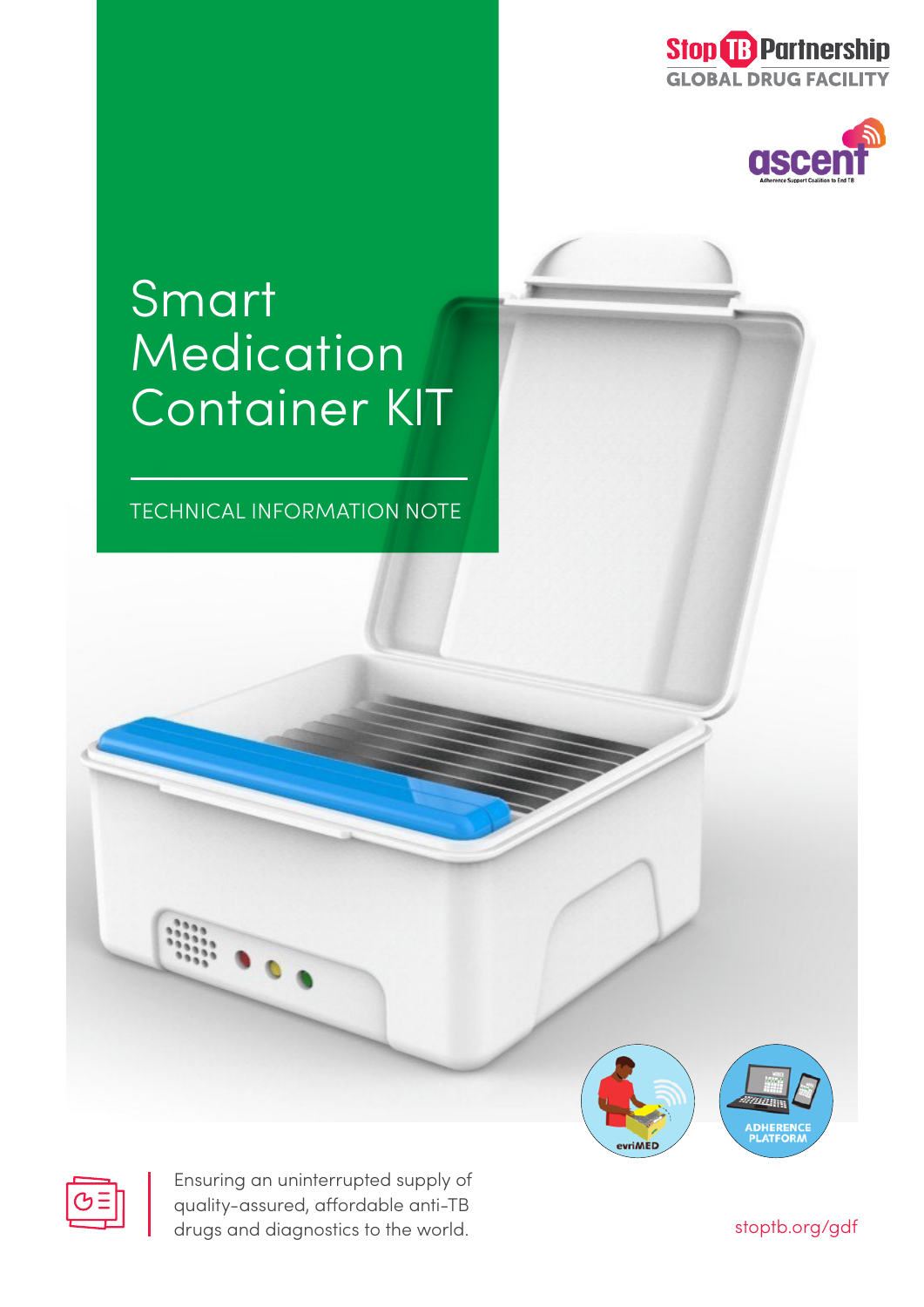

Stop TB Partnership | Global Drug Facility Global Health Campus – Chemin du Pommier 40 1218 Le Grand-Saconnex | Geneva, Switzerland Email: gdf@stoptb.org

**November 2020**

Last verion's date: 2 November 2020 Stop TB Partnership/Global Drug Facility licensed this product under an Attribution-NonCommercial-NoDerivatives 4.0 International License. (CC BY-NC-ND 4.0) (cc) BY-NO-ND https://creativecommons.org/licenses/by-nc-nd/4.0/legalcode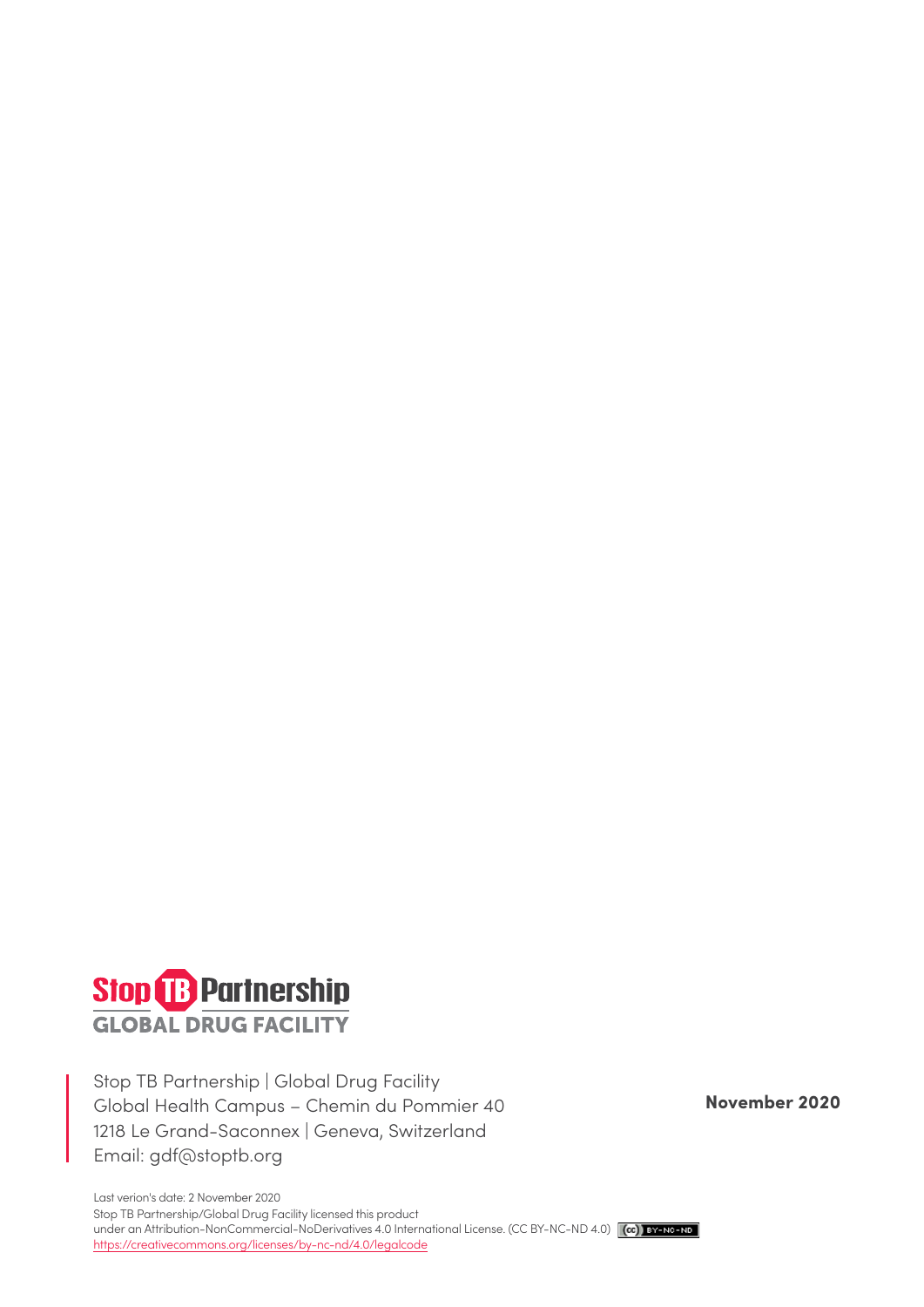## TECHNICAL INFORMATION NOTE Smart Medication Container KIT

Digital Adherence Technologies (DATs) such as the smart medication container kit can help to support people affected by TB with their treatment in a modern and ef-fective way. These technologies are able to deliver reminders and may help em-power TB affected individuals and their families to take their daily medication at a time and place that suits them best. They also generate a digital record of medication intake. When this information is linked to an online digital adherence platform, it can help healthcare providers and social support services to focus efforts on individuals requiring extra support to complete their treatment. DATs have been deployed at both small and large scale in different contexts with a growing body of evidence around them to support peoplecentered care in TB and have been endorsed by the World Health Organization (WHO).

#### Smart Medication Container Kit

 $\rightarrow$  Available in the [GDF medicines catalog](http://stoptb.org/assets/documents/gdf/drugsupply/GDFMedicinesCatalog.pdf) Manufacturer: Wisepill Technologies, Somerset West, South Africa



The **smart medication container kit** combines the functionality of a plastic medication box with a small-scale, battery-powered sensor and mobile data connection. Individuals store and organize their medications in the box and get reminders when they should take their next dose. When they open the box for daily medication intake, the sensor is activated and sends a digital record of medication intake in real-time to an online adherence platform using the built-in mobile data connection.



For more information or to place an order contact **STOP TB PARTNERSHIP** gdf@stoptb.org

GLOBAL DRUG FACILITY  $\vert 1$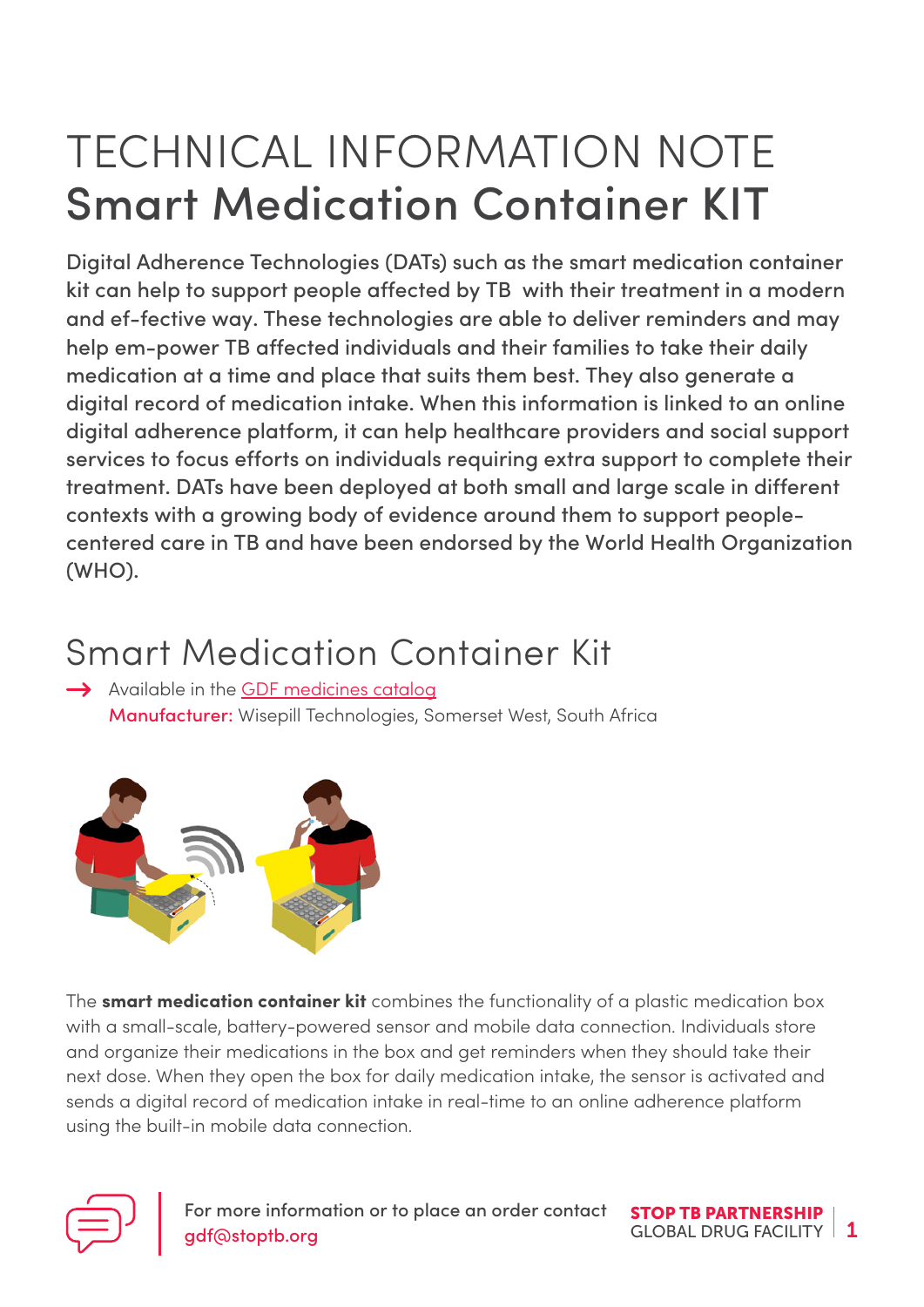*One* **smart medication container kit** *consists of the evriMED1000C module (including battery and USB charging cable), a plastic medication box and a bundled 36-months mobile network plan for global use. The evriMED1000C module can be re-used for multiple patients; the plastic medication box can be single use or reused if properly cleaned.*



| <b>PRODUCT NAME</b>     | Smart medication container kit                        |
|-------------------------|-------------------------------------------------------|
| <b>GDF PRODUCT CODE</b> | SMC kit-1<br>(Available in the GDF medicines catalog) |
| <b>MANUFACTURER</b>     | Wisepill Technologies, Somerset West, South Africa    |
| COST                    | US\$ 53.75 per kit                                    |
| <b>LEAD TIME</b>        | 24 weeks from order confirmation                      |

| <b>GDF PRODUCT CODE</b> | <b>GDF ITEM DESCRIPTION</b>                         | <b>NUMBER OF</b><br><b>UNITS PER PACK</b> | PRICE (USD) |
|-------------------------|-----------------------------------------------------|-------------------------------------------|-------------|
| SMC kit-1               | Smart medication container kit                      | 1                                         | 53.75       |
|                         | <b>Kit includes:</b>                                |                                           |             |
|                         | evriMED1000C<br>(includes chip SIM card)            |                                           | 19.00       |
|                         | <b>Extended Life Battery</b><br>$(1800 \text{ mA})$ |                                           | 4.50        |
|                         | <b>Prepaid Data Services</b><br>for 3 years         |                                           | 26.00       |
|                         | <b>USB Charging Cable</b>                           |                                           | 1.75        |
|                         | Plastic container                                   |                                           | 2.50        |

*Note: The kit does not include hosting and access to an online digital adherence platform.*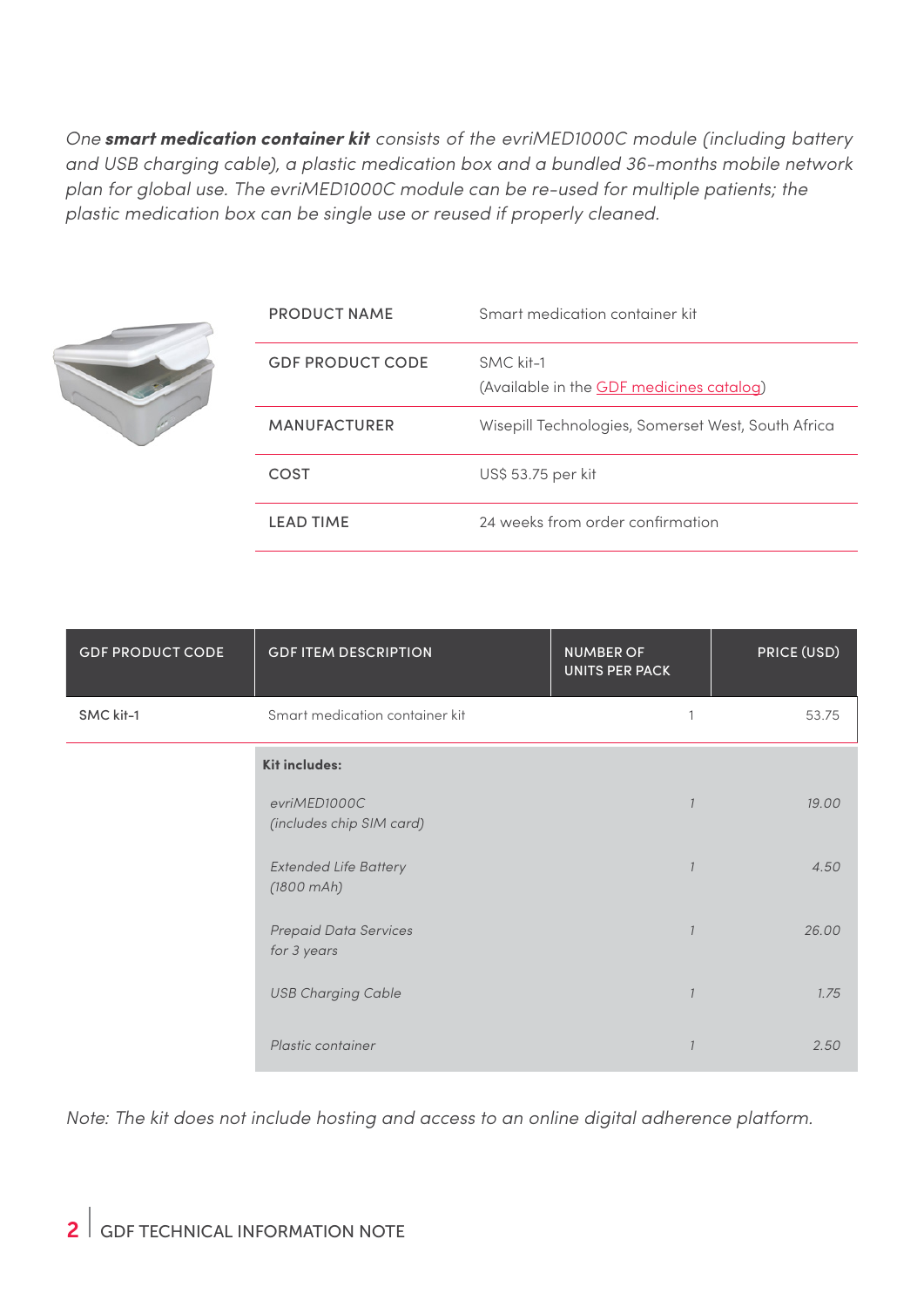### BUDGET

To effectively budget and plan for the implementation of DATs in any country context, it is important to consider the total cost of ownership including capital expenditures (CAPEX) and operating expenditures (OPEX).

- $\rightarrow$  **CAPEX:** DATs require up-front expenditures for both the product itself, as well as onetime costs associated adoption. CAPEX includes the price of the product, shipping and distributor fees, installation, training, and configuration costs.
- → OPEX: Any DAT require an interactive and dynamic ecosystem to function effectively. Operating expenditures (OPEX), which are ongoing costs associated with using DATs, include costs to facilitate messaging between people affected by TB and providers, recurring adherence platform hosting costs, labor and technical assistance costs, and any spare or replacement parts.

The Unitaid-supported ASCENT project has developed an Excel-base[d Total Cost of](http://www.digitaladherence.org/tco/)  [Ownership Tool,](http://www.digitaladherence.org/tco/) which streamlines the planning and budgeting process. This tool helps to plan and budget for the adoption and scale-up of DATs according to specified numbers of facilities/ patients, average treatment duration, and type of DAT products used.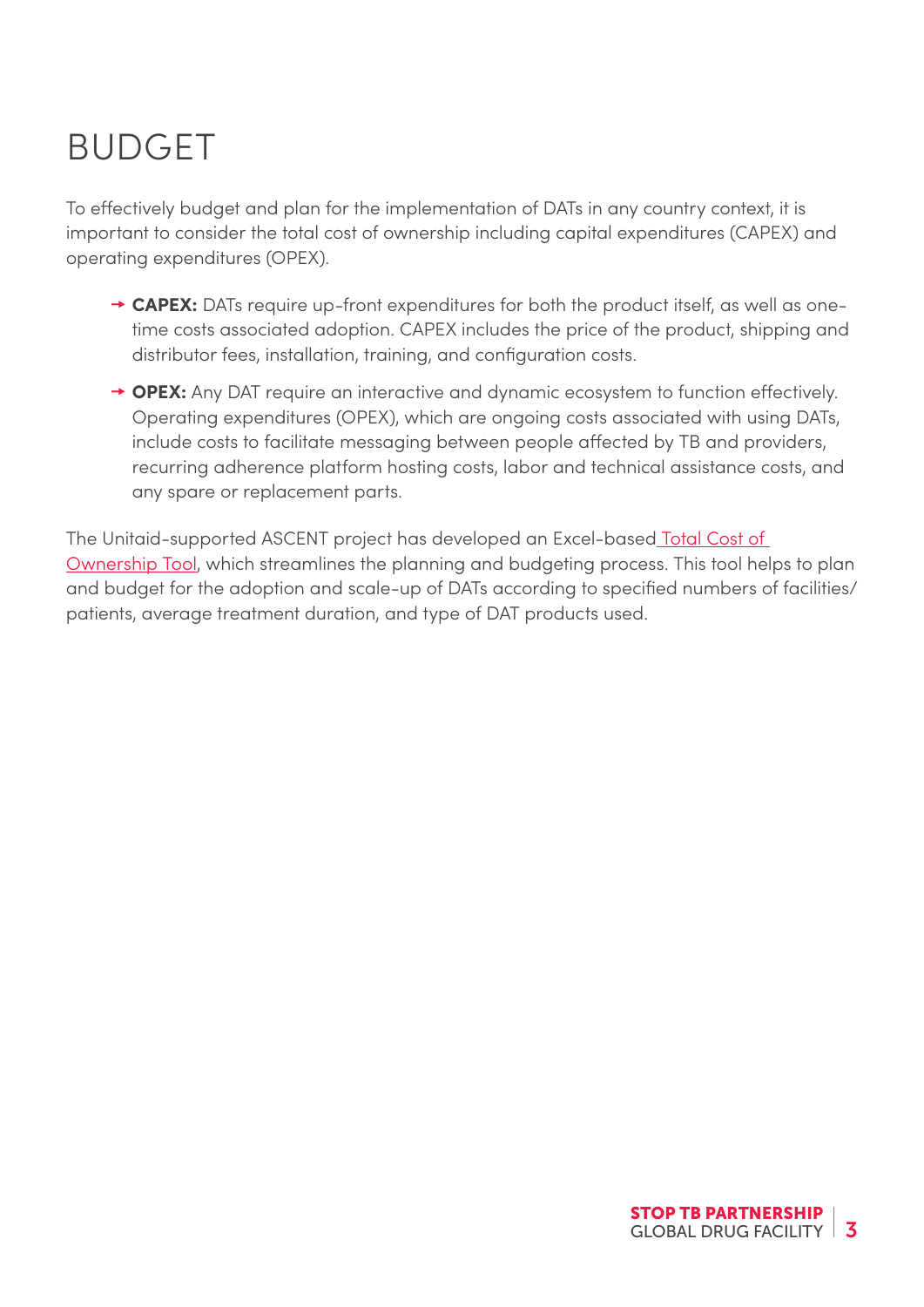#### OTHER REQUIRED COMPONENTS TO IMPLEMENT DATS

An overview of the components that support a successful DAT implementation (products, platform and other enablers) is shown below:



The online digital adherence platform serves as a critical interface, compiling adherence data (in a secure online environment) to enable automated support and health care workers to identify persons who would benefit from further support to complete their treatment. As with any novel digital health intervention, establishing the requisite infrastructure and technical support are necessary for any DAT to be used effectively. This includes building the capacity of health care workers to use the DAT and platform.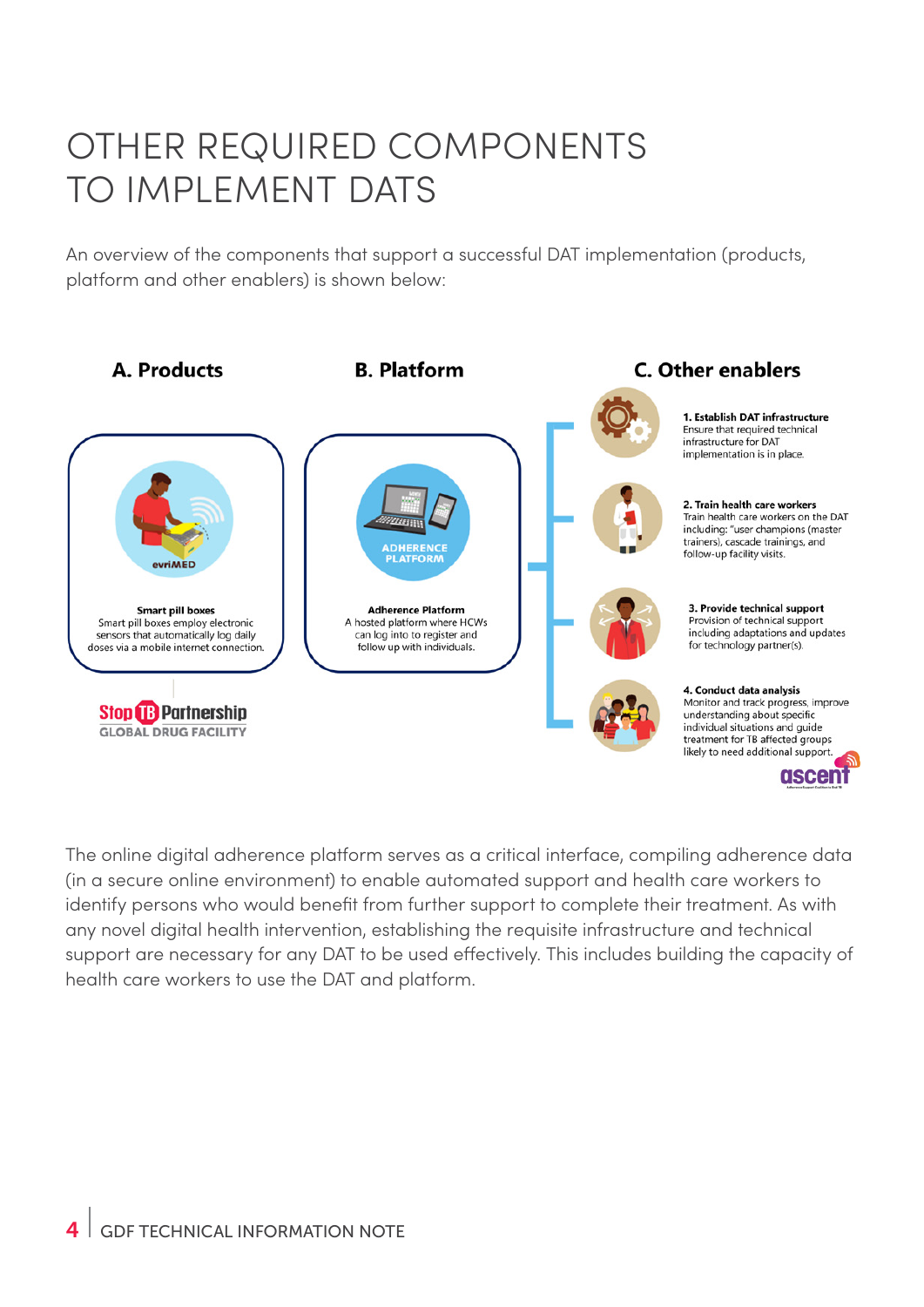## RESOURCES

#### POLICY RECOMMENDATIONS

**Drug-Sensitive TB:** The WHO's updated Guidelines for the treatment of drug-susceptible [tuberculosis and patient care \(2017\)](https://www.who.int/tb/publications/2017/dstb_guidance_2017/en/) recommends that providers "offer one or more treatment adherence interventions to patients such as tracers and/or digital adherence medication monitors (conditional recommendation, very low certainty in the evidence)."

**Drug-Resistant TB:** In the 2020 WHO Consolidated guidelines on drug-resistant tuberculosis [treatment](https://apps.who.int/iris/bitstream/handle/10665/311389/9789241550529-eng.pdf?ua=1), WHO recommends the use of Digital Adherence Technologies, including smart pill boxes.

**TB Preventive Treatment:** In the 2020 WHO Consolidated guidelines on tuberculosis preventive [treatment](https://www.who.int/publications/i/item/who-consolidated-guidelines-on-tuberculosis-module-1-prevention-tuberculosis-preventive-treatment), WHO calls for further research on DATs to generate evidence on the effectiveness of context specific interventions for enhancing adherence and treatment completion

#### PRACTICAL AND NORMATIVE GUIDANCE

[2018 WHO Handbook for the use of digital technologies to support tuberculosis medication](https://www.who.int/tb/publications/2018/TB_medication_adherence_handbook_2018/en/)  [adherence:](https://www.who.int/tb/publications/2018/TB_medication_adherence_handbook_2018/en/) Provides guidance for the inclusion and scale-up of three types of DATs, including smart pill boxes

[2020 Digital Adherence Technologies Implementation Toolkit:](https://kncvtbc.atlassian.net/wiki/spaces/ADHERENCE/pages/222494774/Digital+Adherence+Technologies) Presents a step-wise approach to help decision-makers think systematically for successful selection and implementation of any digital adherence technology.

[2020 Digital Adherence Technologies: technical guidance & budget for Global Fund funding](https://www.digitaladherence.org/wp-content/uploads/2020/07/Digital-adherence-technologies-Technical-Guidance-1.0.pdf)  [request:](https://www.digitaladherence.org/wp-content/uploads/2020/07/Digital-adherence-technologies-Technical-Guidance-1.0.pdf) Provides an overview of the necessary steps for planning and budgeting for a DAT deployment.

[DigitalAdherence.org:](https://www.digitaladherence.org/) The official website of the Unitaid funded ASCENT project, which seeks to generate evidence for DAT use, establish a global market for DAT products, and engage TB stakeholders at all levels.